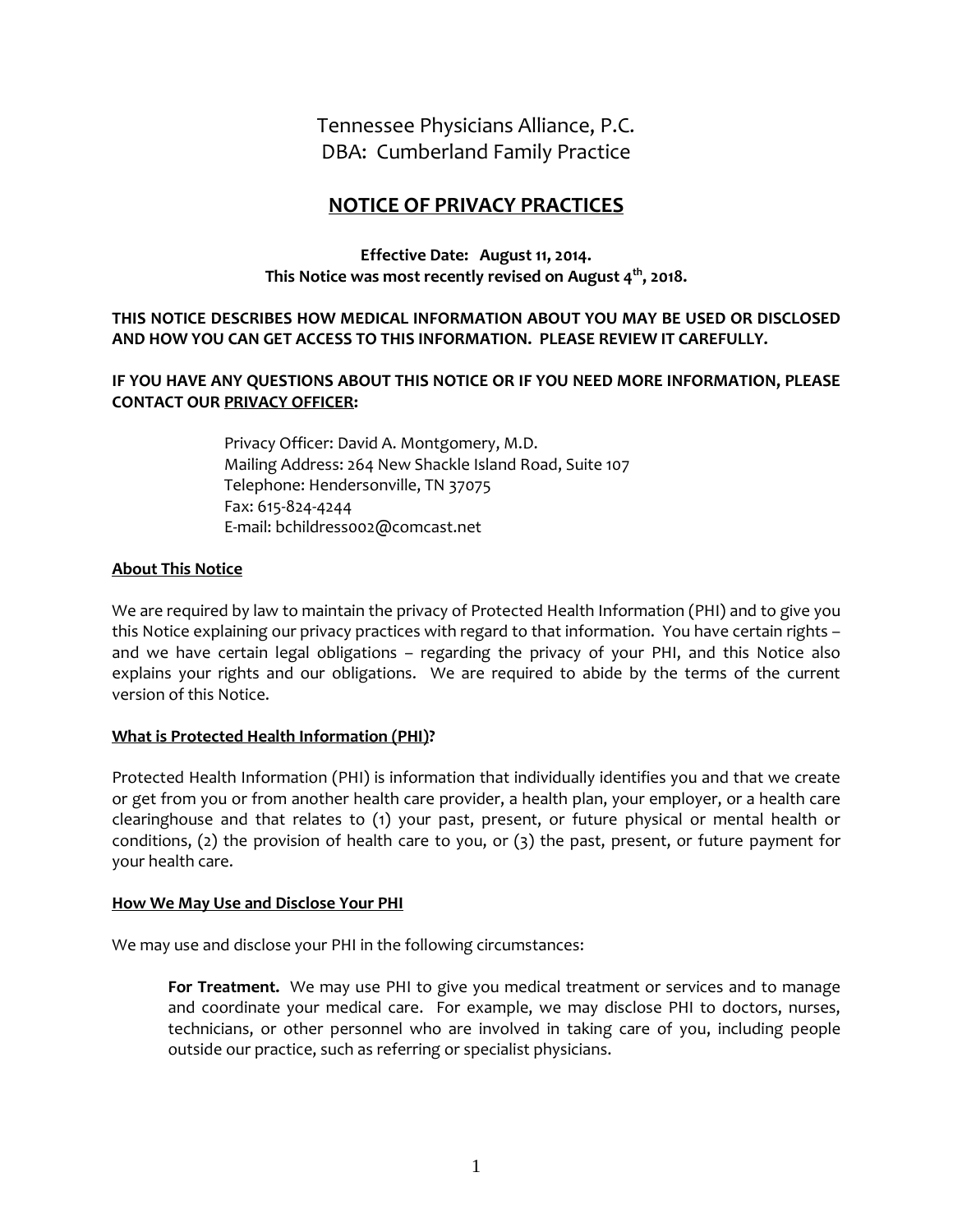**For Payment.** We may use and disclose PHI so that we can bill for the treatment and services you get from us and can collect payment from you, an insurance company, or another third party. For example, we may need to give your health plan information about your treatment in order for your health plan to pay for that treatment. We also may tell your health plan about a treatment you are going to receive to find out if your plan will cover the treatment. If a bill is overdue we may need to give PHI to a collection agency to the extent necessary to help collect the bill, and we may disclose an outstanding debt to credit reporting agencies.

**For Health Care Operations.** We may use and disclose PHI for our health care operations. For example, we may use PHI for our general business management activities, for checking on the performance of our staff in caring for you, for our cost-management activities, for audits, or to get legal services. We may give PHI to other health care entities for their health care operations, for example, to your health insurer for its quality review purposes.

**Appointment Reminders/Treatment Alternatives/Health-Related Benefits and Services.** We may use and disclose PHI to contact you to remind you that you have an appointment for medical care, or to contact you to tell you about possible treatment options or alternatives or health related benefits and services that may be of interest to you.

**Minors.** We may disclose the PHI of minor children to their parents or guardians unless such disclosure is otherwise prohibited by law.

**Personal Representative**. If you have a personal representative, such as a legal guardian (or an executor or administrator of your estate after your death), we will treat that person as if that person is you with respect to disclosures of your PHI.

**As Required by Law.** We will disclose PHI about you when required to do so by international, federal, state, or local law.

**To Avert a Serious Threat to Health or Safety.** We may use and disclose PHI when necessary to prevent a serious threat to your health or safety or to the health or safety of others. But we will only disclosure the information to someone who may be able to help prevent the threat.

**Business Associates.** We may disclose PHI to our business associates who perform functions on our behalf or provide us with services if the PHI is necessary for those functions or services. For example, we may use another company to do our billing, or to provide transcription or consulting services for us. All of our business associates are obligated, under contract with us, to protect the privacy of your PHI.

**Organ and Tissue Donation.** If you are an organ or tissue donor, we may use or disclose your PHI to organizations that handle organ procurement or transplantation – such as an organ donation bank – as necessary to facilitate organ or tissue donation and transplantation.

**Military and Veterans.** If you are a member of the armed forces, we may release PHI as required by military command authorities. We also may release PHI to the appropriate foreign military authority if you are a member of a foreign military.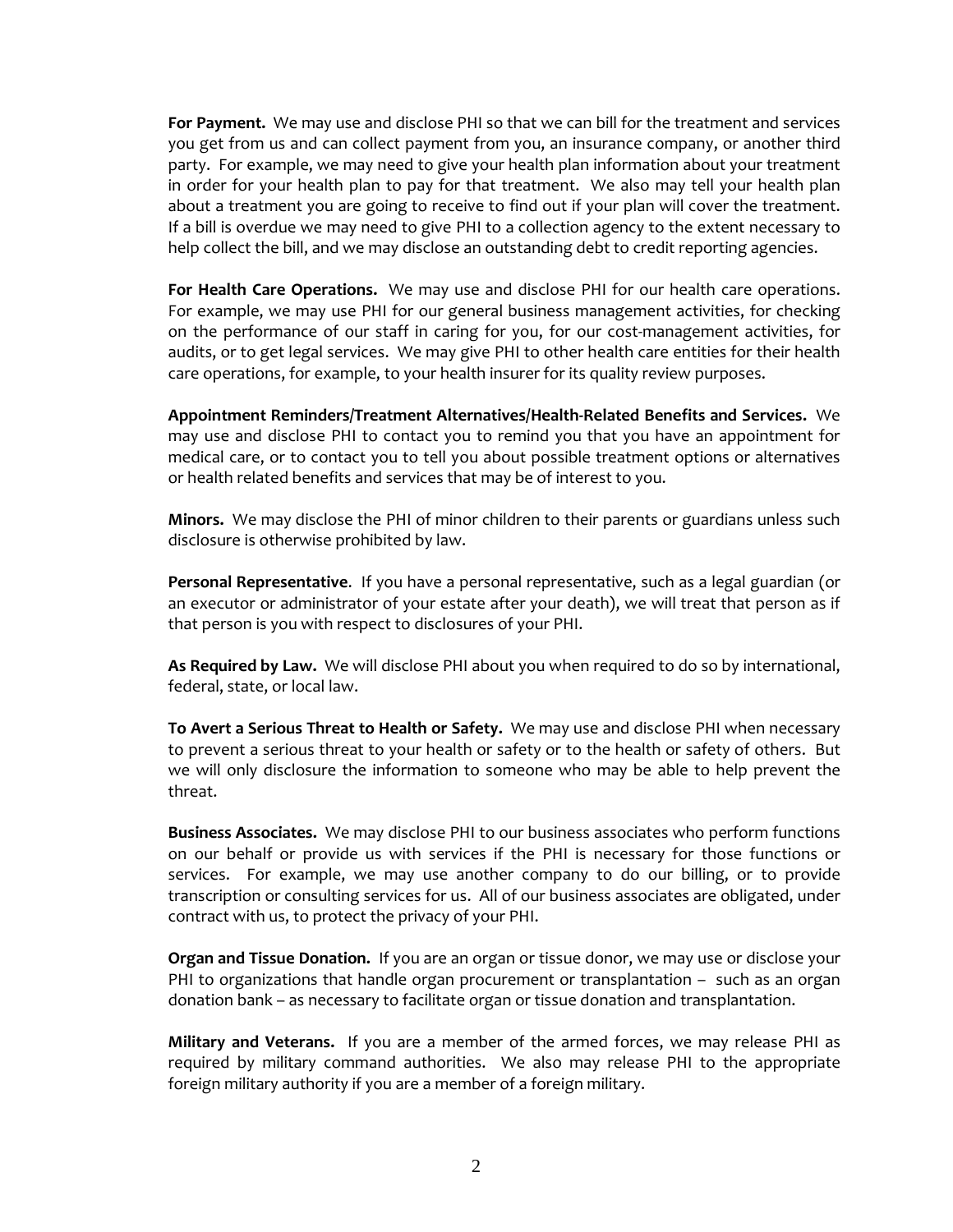**Workers' Compensation.** We may use or disclose PHI for workers' compensation or similar programs that provide benefits for work-related injuries or illness.

**Public Health Risks.** We may disclose PHI for public health activities. This includes disclosures to: (1) a person subject to the jurisdiction of the Food and Drug Administration ("FDA") for purposes related to the quality, safety or effectiveness of an FDA-regulated product or activity; (2) prevent or control disease, injury or disability; (3) report births and deaths; (4) report child abuse or neglect; (5) report reactions to medications or problems with products; (6) notify people of recalls of products they may be using; (7) a person who may have been exposed to a disease or may be at risk for contracting or spreading a disease or condition; and (8) the appropriate government authority if we believe a patient has been the victim of abuse, neglect, or domestic violence and the patient agrees or we are required or authorized by law to make that disclosure.

**Health Oversight Activities.** We may disclose PHI to a health oversight agency for activities authorized by law. These oversight activities include, for example, audits, investigations, inspections, licensure, and similar activities that are necessary for the government to monitor the health care system, government programs, and compliance with civil rights laws.

**Lawsuits and Disputes.** If you are involved in a lawsuit or a dispute, we may disclose PHI in response to a court or administrative order. We also may disclose PHI in response to a subpoena, discovery request, or other legal process from someone else involved in the dispute, but only if efforts have been made to tell you about the request or to get an order protecting the information requested. We may also use or disclose your PHI to defend ourselves if you sue us.

**Law Enforcement.** We may release PHI if asked by a law enforcement official for the following reasons: in response to a court order, subpoena, warrant, summons or similar process; to identify or locate a suspect, fugitive, material witness, or missing person; about the victim of a crime if; about a death we believe may be the result of criminal conduct; about criminal conduct on our premises; and in emergency circumstances to report a crime, the location of the crime or victims, or the identity, description, or location of the person who committed the crime.

**National Security.** We may release PHI to authorized federal officials for national security activities authorized by law. For example, we may disclose PHI to those officials so they may protect the President.

**Coroners, Medical Examiners, and Funeral Directors.** We may release PHI to a coroner, medical examiner, or funeral director so that they can carry out their duties.

**Inmates.** If you are an inmate of a correctional institution or under the custody of a law enforcement official, we may disclose PHI to the correctional institution or law enforcement official if the disclosure is necessary (1) for the institution to provide you with health care; (2) to protect your health and safety or the health and safety of others; or (3) the safety and security of the correctional institution.

#### **Uses and Disclosures That Require Us to Give You an Opportunity to Object and Opt Out**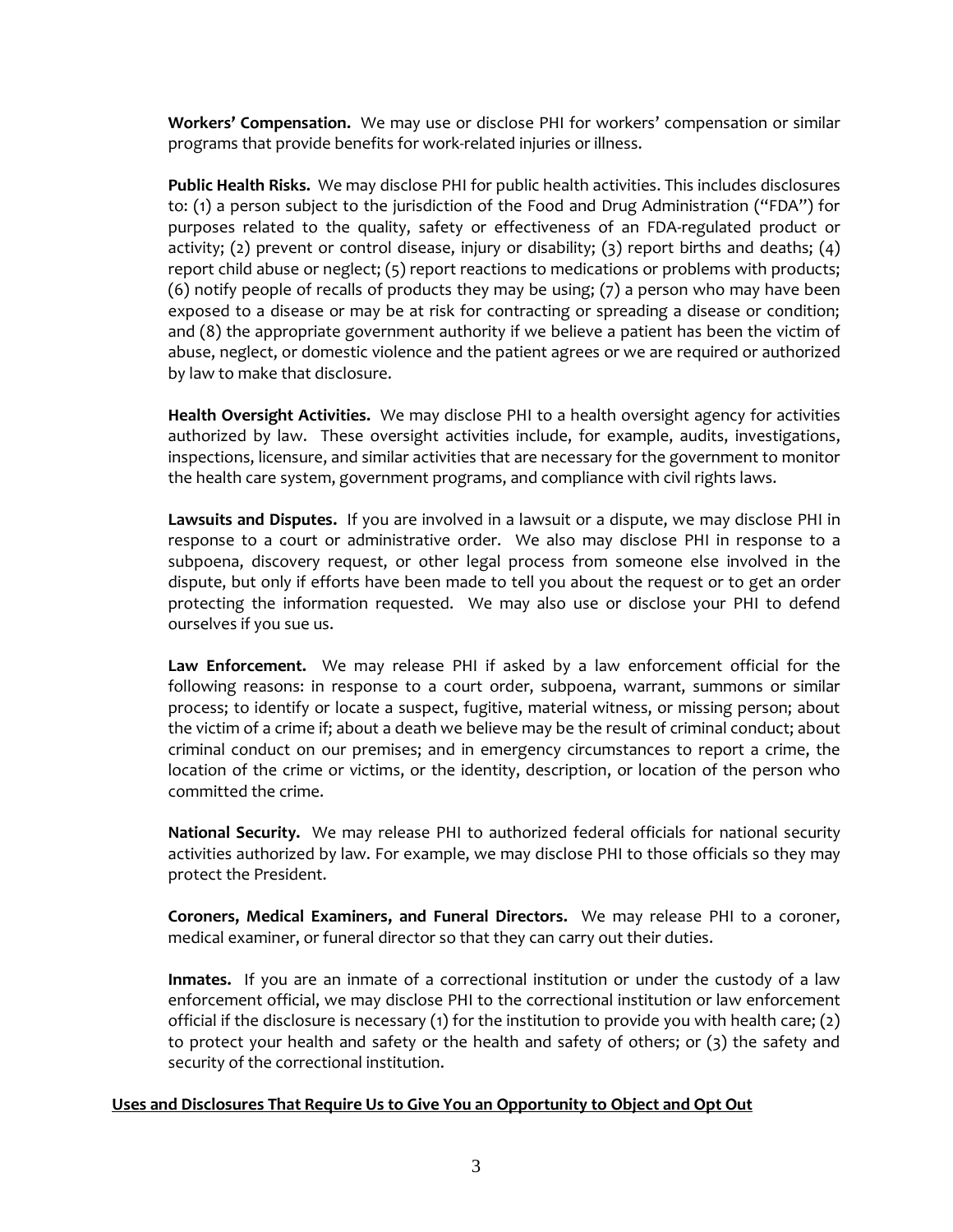**Individuals Involved in Your Care or Payment for Your Care.** We may disclose PHI to a person who is involved in your medical care or helps pay for your care, such as a family member or friend, to the extent it is relevant to that person's involvement in your care or payment related to your care. We will provide you with an opportunity to object to and opt out of such a disclosure whenever we practicably can do so.

**Disaster Relief.** We may disclose your PHI to disaster relief organizations that seek your PHI to coordinate your care, or to notify family and friends of your location or condition in a disaster. We will provide you with an opportunity to agree or object to such a disclosure whenever we practicably can do so.

#### **Your Written Authorization is Required for Other Uses and Disclosures**

Uses and disclosures for marketing purposes and disclosures that constitute a sale of PHI can only be made with your written authorization. Other uses and disclosures of PHI not covered by this Notice or the laws that apply to us will be made only with your written authorization. If you do give us an authorization, you may revoke it at any time by submitting a written revocation to our Privacy Officer and we will no longer disclose PHI under the authorization. Disclosures that we made in reliance on your authorization before you revoked it will not be affected by the revocation.

#### **Special Protections for HIV, Alcohol and Substance Abuse, Mental Health, and Genetic Information**

Special privacy protections apply to HIV-related information, alcohol and substance abuse, mental health, and genetic information. Some parts of this general Notice of Privacy Practices may not apply to these kinds of PHI. Please check with our Privacy Officer for information about the special protections that do apply. For example, if we give you a test to determine if you have been exposed to HIV, we will not disclose the fact that you have taken the test to anyone without your written consent unless otherwise required by law.

#### **Your Rights Regarding Your PHI**

You have the following rights, subject to certain limitations, regarding your PHI:

**Right to Inspect and Copy.** You have the right to inspect and/or receive a copy of PHI that may be used to make decisions about your care or payment for your care. But you do not have a right to inspect or copy psychotherapy notes. We may charge you a fee for the costs of copying, mailing or other supplies associated with your request. We may not charge you a fee if you need the information for a claim for benefits under the Social Security Act or any other state or federal needs-based benefit program. We may deny your request in certain limited circumstances. If we do deny your request, you have the right to have the denial reviewed by a licensed healthcare professional who was not directly involved in the denial of your request, and we will comply with the outcome of the review.

**Right to an Electronic Copy of Electronic Medical Records**. If your PHI is maintained in one or more designated record sets electronically (for example an electronic medical record or an electronic health record), you have the right to request that an electronic copy of your record be given to you or transmitted to another individual or entity. We may charge you a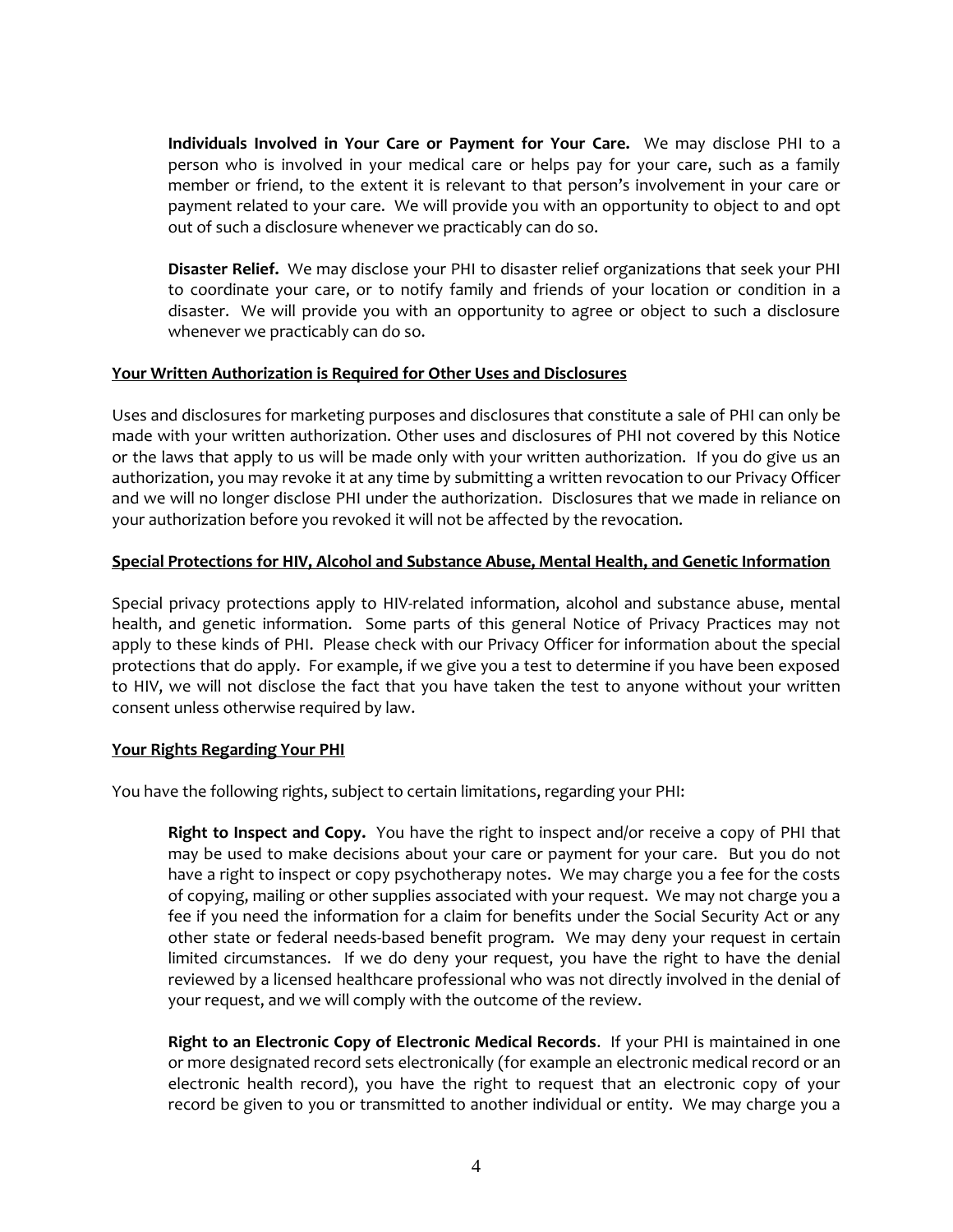reasonable, cost-based fee for the labor associated with copying or transmitting the electronic PHI. If you chose to have your PHI transmitted electronically, you will need to provide a written request to this office listing the contact information of the individual or entity who should receive your electronic PHI.

**Right to Receive Notice of a Breach.** We are required to notify you by first class mail or by email (if you have indicated a preference to receive information by e-mail), of any breach of your Unsecured PHI.

**Right to Request Amendments.** If you feel that PHI we have is incorrect or incomplete, you may ask us to amend the information. You have the right to request an amendment for as long as the information is kept by or for us. A request for amendment must be made in writing to the Privacy Officer at the address provided at the beginning of this Notice and it must tell us the reason for your request. We may deny your request if it is not in writing or does not include a reason to support the request. In addition, we may deny your request if you ask us to amend information that (1) was not created by us, (2) is not part of the medical information kept by or for us, (3) is not information that you would be permitted to inspect and copy, or (2) is accurate and complete. If we deny your request, you may submit a written statement of disagreement of reasonable length. Your statement of disagreement will be included in your medical record, but we may also include a rebuttal statement.

**Right to an Accounting of Disclosures.** You have the right to ask for an "accounting of disclosures," which is a list of the disclosures we made of your PHI. We are not required to list certain disclosures, including (1) disclosures made for treatment, payment, and health care operations purposes, (2) disclosures made with your authorization, (3) disclosures made to create a limited data set, and (4) disclosures made directly to you. You must submit your request in writing to our Privacy Officer. Your request must state a time period which may not be longer than 6 years before your request. Your request should indicate in what form you would like the accounting (for example, on paper or by e-mail). The first accounting of disclosures you request within any 12-month period will be free. For additional requests within the same period, we may charge you for the reasonable costs of providing the accounting. We will tell you what the costs are, and you may choose to withdraw or modify your request before the costs are incurred.

**Right to Request Restrictions.** You have the right to request a restriction or limitation on the PHI we use or disclose for treatment, payment, or health care operations. You also have the right to request a limit on the PHI we disclose about you to someone who is involved in your care or the payment for your care, like a family member or friend. We are not required to agree to your request. If we agree, we will comply with your request unless we terminate our agreement, or the information is needed to provide you with emergency treatment.

**Right to Restrict Certain Disclosures to Your Health Plan**. You have the right to restrict certain disclosures of PHI to a health plan if the disclosure is for payment or health care operations and pertains to a health care item or service for which you have paid out of pocket in full. We will honor this request unless we are otherwise required by law to disclose this information. This request must be made at the time of service.